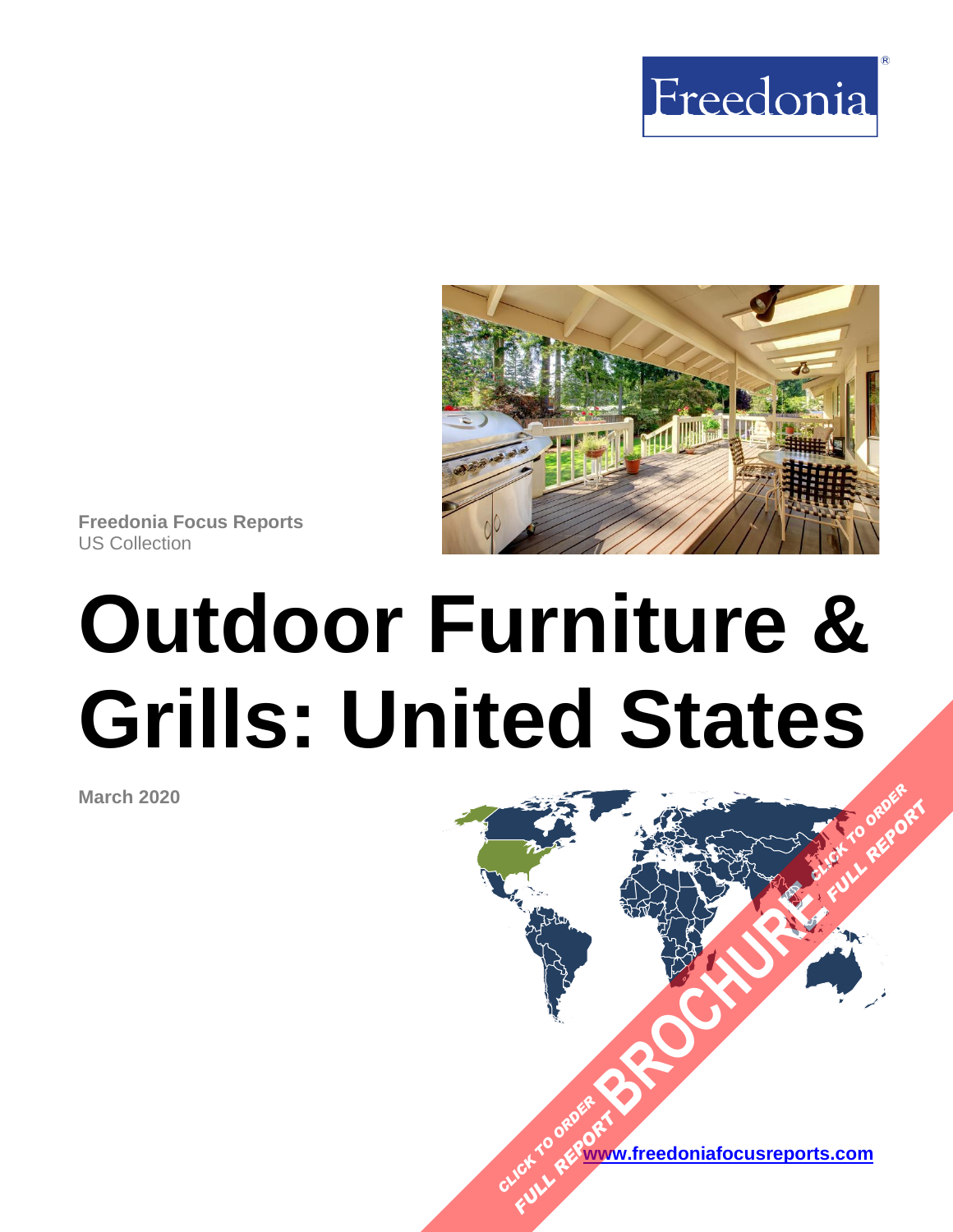# **Table of Contents**

| 1. Highlights                              | 3              |
|--------------------------------------------|----------------|
| 2. Market Environment                      | 5              |
| <b>Historical Trends</b>                   | 5              |
| Key Economic Indicators                    | $\overline{7}$ |
| Trade                                      | 8              |
| <b>Pricing Trends</b>                      | 9              |
| <b>Outdoor Living Trends</b>               | 10             |
| <b>Consumer Grilling Trends</b>            | 11             |
| 3. Segmentation & Forecasts                | 12             |
| Products                                   | 12             |
| <b>Outdoor Furniture &amp; Accessories</b> | 14             |
| <b>Grills &amp; Accessories</b>            | 15             |
| <b>Patio Heating Products</b>              | 16             |
| Markets                                    | 18             |
| Consumer-Grade                             | 20             |
| Commercial-Grade                           | 21             |
| 4. Industry Structure                      | 23             |
| <b>Industry Characteristics</b>            | 23             |
| <b>Market Share</b>                        | 24             |
| <b>WC Bradley</b>                          | 25             |
| Weber-Stephen Products                     | 25             |
| Agio International                         | 26             |
| 5. About This Report                       | 27             |
| Scope                                      | 27             |
| Sources                                    | 27             |
| <b>Industry Codes</b>                      | 28             |
| Freedonia Methodology                      | 28             |
| <b>Resources</b>                           | 30             |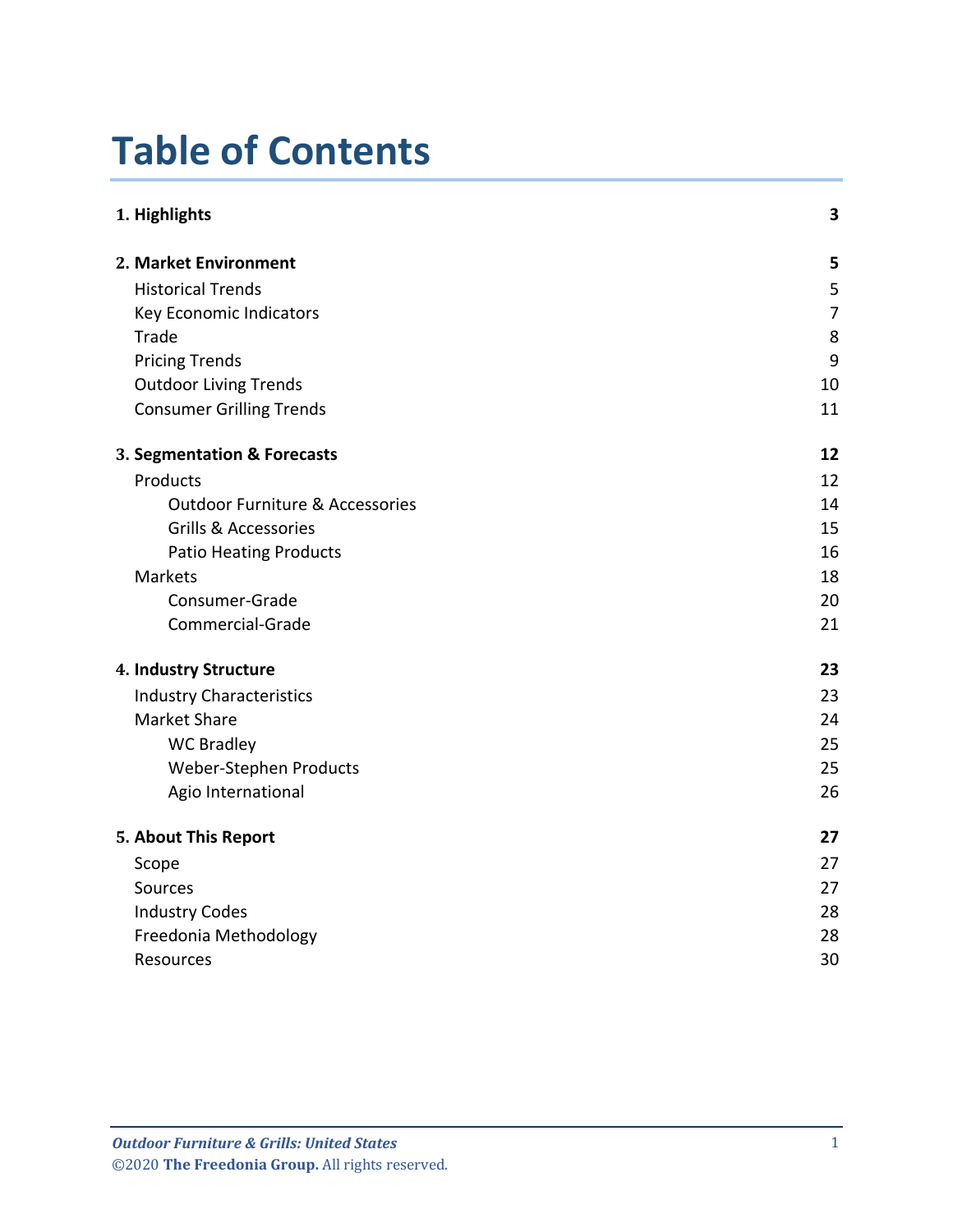# **List of Tables & Figures**

| Figure 1   Key Trends in the US Outdoor Furniture & Grill Market, 2019 - 2024     | 4  |
|-----------------------------------------------------------------------------------|----|
| Figure 2   US Outdoor Furniture & Grill Demand Trends, 2009 - 2019                | 6  |
| Table 1   Key Indicators for US Outdoor Furniture & Grill Demand, 2009 - 2024     | 7  |
| Figure 3   US Outdoor Furniture & Grill Trade, 2009 - 2024 (US\$ mil)             | 8  |
| Figure 4   US Outdoor Furniture & Grill Demand by Product, 2009 - 2024 (US\$ bil) | 12 |
| Table 2   US Outdoor Furniture & Grill Demand by Product, 2009 - 2024 (US\$ mil)  | 12 |
| Figure 5   US Outdoor Furniture & Grill Demand by Product, 2009 - 2024 (%)        | 14 |
| Figure 6   US Outdoor Furniture & Grill Demand by Market, 2009 - 2024 (US\$ bil)  | 18 |
| Table 3   US Outdoor Furniture & Grill Demand by Market, 2009 - 2024 (US\$ mil)   | 18 |
| Figure 7   US Outdoor Furniture & Grill Demand by Market, 2009 - 2024 (%)         | 19 |
| Figure 8   US Outdoor Furniture & Grill Market Share by Company, 2019 (%)         | 24 |
| Table 4   Leading Suppliers to the US Outdoor Furniture & Grill Market by Product | 25 |
| Table 5   NAICS & SIC Codes Related to Outdoor Furniture & Grills                 | 28 |
|                                                                                   |    |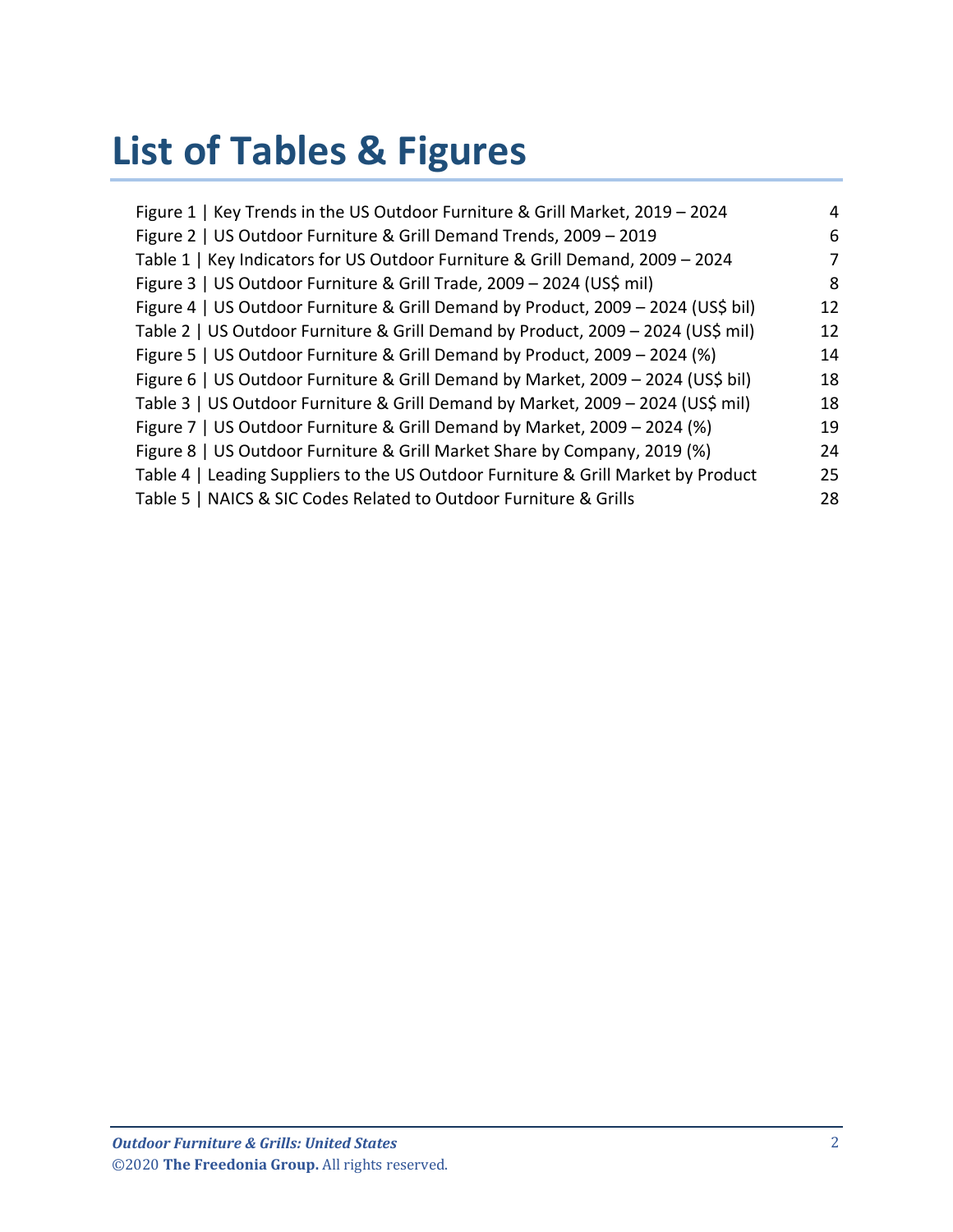# <span id="page-3-0"></span>**About This Report**

## <span id="page-3-1"></span>**Scope**

This report forecasts to 2024 US outdoor furniture and grill demand and shipments in nominal US dollars at the manufacturer level. Total demand is segmented by product in terms of:

- outdoor furniture and accessories
- grills and accessories
- patio heating products

Total demand is also segmented by market as follows:

- consumer-grade
- commercial-grade

To illustrate historical trends, total demand is provided in annual series from 2009 to 2019; shipments and the various segments are reported at five-year intervals for 2009, 2014, and 2019.

This report covers manufactured grill products, including kits requiring assembly, but excludes site-built cooking implements like pizza ovens built from bricks and grating that are not marketed specifically for that purpose. In addition, kits that require assembly – as in fire pits or fireplaces – are included in this report, while site-built products made from scratch are not covered.

Key macroeconomic indicators are also provided with quantified trends. Other various topics, including profiles of pertinent leading companies, are covered in this report. A full outline of report items by page is available in the Table of Contents.

## <span id="page-3-2"></span>**Sources**

*Outdoor Furniture & Grills: United States* (FF90033) is based on *[Outdoor Furniture & Grills,](http://www.freedoniagroup.com/DocumentDetails.aspx?ReferrerId=FL-FOCUS&studyid=3811)* a comprehensive industry study published by The Freedonia Group. Reported findings represent the synthesis and analysis of data from various primary, secondary, macroeconomic, and demographic sources, such as:

- firms participating in the industry, and their suppliers and customers
- government/public agencies
- proprietary national consumer survey data
- trade associations and their publications
- the business and trade press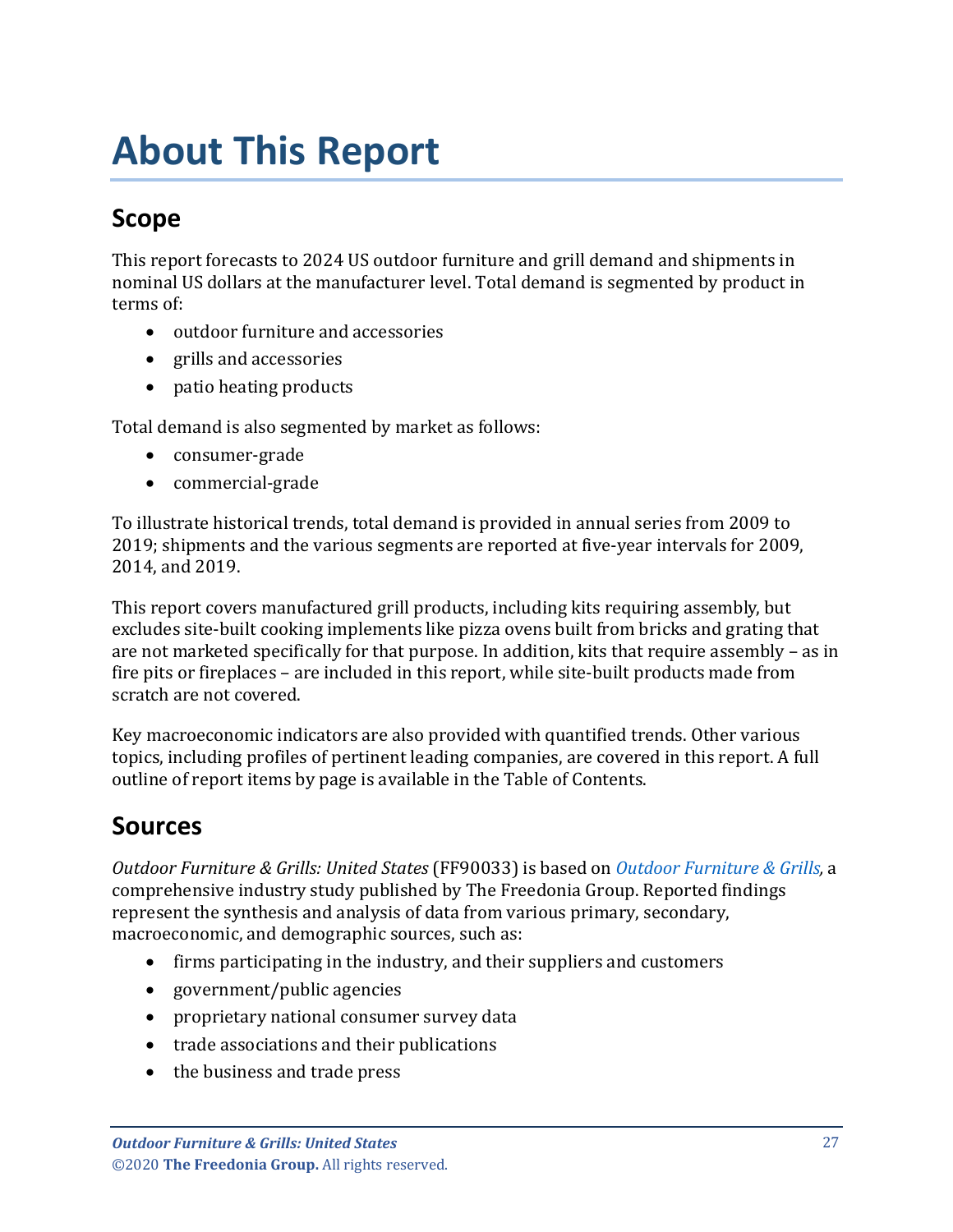- indicator forecasts by The Freedonia Group
- the findings of other reports and studies by The Freedonia Group

Specific sources and additional resources are listed in the Resources section of this publication for reference and to facilitate further research.

## <span id="page-4-0"></span>**Industry Codes**

<span id="page-4-2"></span>

| <b>NAICS/SCIAN 2017</b><br><b>North American Industry Classification System</b> |                                                                                           | <b>SIC</b>                                |                                                       |
|---------------------------------------------------------------------------------|-------------------------------------------------------------------------------------------|-------------------------------------------|-------------------------------------------------------|
|                                                                                 |                                                                                           | <b>Standard Industrial Classification</b> |                                                       |
| 326140                                                                          | Polystyrene foam product manufacturing                                                    | 3086                                      | Plastics foam products (polystyrene foam<br>products) |
| 326150                                                                          | Urethane and other foam product (except<br>polystyrene) manufacturing                     | 3089                                      | Plastics products, NEC                                |
| 326199                                                                          | All other plastics product manufacturing                                                  | 3469                                      | Metal stampings, NEC                                  |
| 332215                                                                          | Metal kitchen cookware, utensil, cutlery, and<br>flatware (except precious) manufacturing | 3631                                      | Household cooking equipment                           |
| 335220                                                                          | Major household appliance manufacturing                                                   | 2511                                      | Wood household furniture, except<br>upholstered       |
| 337122                                                                          | Nonupholstered wood household furniture<br>manufacturing                                  | 2514                                      | Metal household furniture                             |
| 337124                                                                          | Metal household furniture manufacturing                                                   | 2519                                      | Household furniture, NEC                              |
| 337125                                                                          | Household furniture (except wood and metal)<br>manufacturing                              |                                           |                                                       |

Source: US Census Bureau

# <span id="page-4-1"></span>**Freedonia Methodology**

The Freedonia Group, a subsidiary of MarketResearch.com, has been in business for more than 30 years and in that time has developed a comprehensive approach to data analysis that takes into account the variety of industries covered and the evolving needs of our customers.

Every industry presents different challenges in market sizing and forecasting, and this requires flexibility in methodology and approach. Freedonia methodology integrates a variety of quantitative and qualitative techniques to present the best overall picture of a market's current position as well as its future outlook: When published data are available, we make sure they are correct and representative of reality. We understand that published data often have flaws either in scope or quality, and adjustments are made accordingly. Where no data are available, we use various methodologies to develop market sizing (both top-down and bottom-up) and then triangulate those results to come up with the most accurate data series possible. Regardless of approach, we also talk to industry participants to verify both historical perspective and future growth opportunities.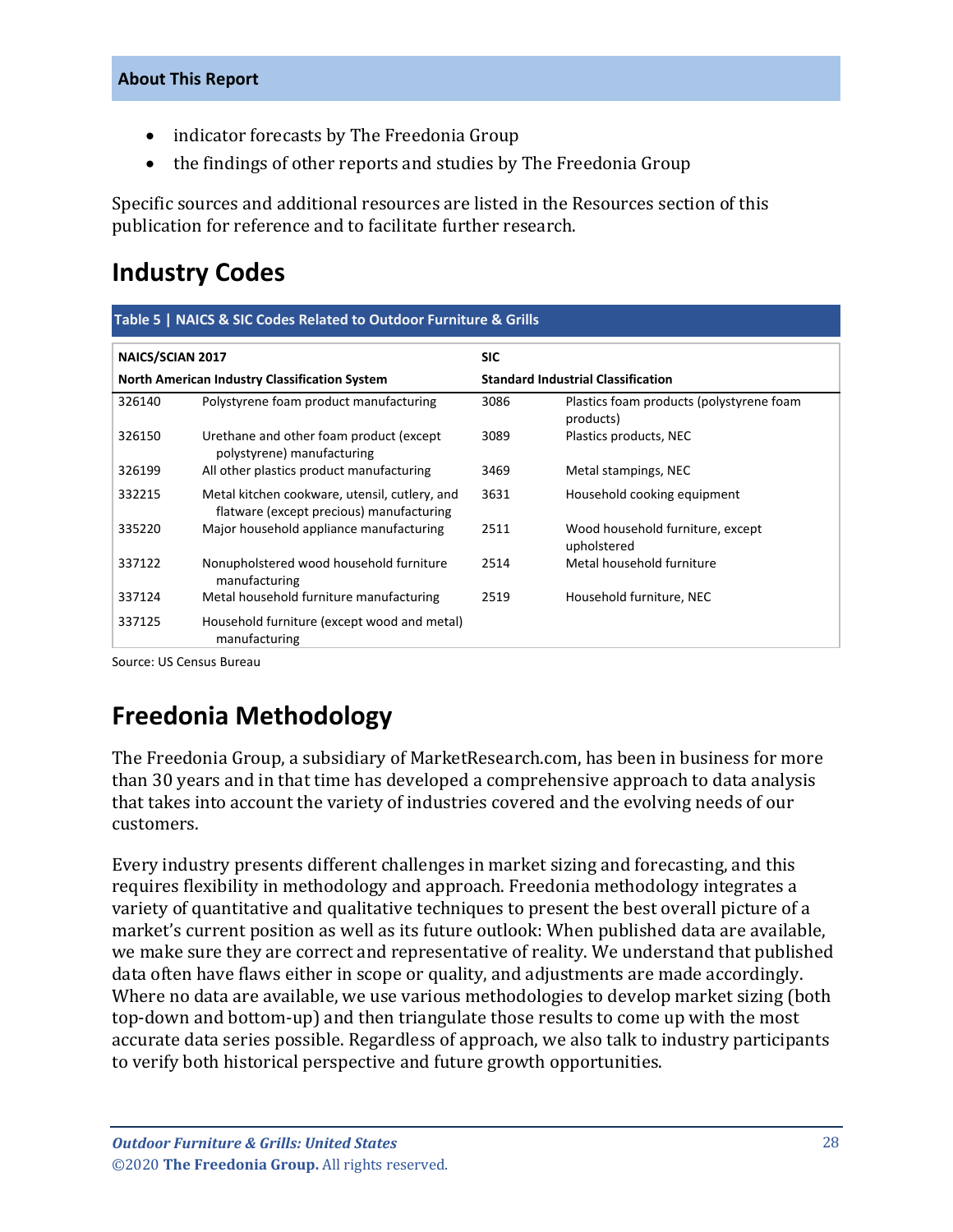#### **About This Report**

Methods used in the preparation of Freedonia market research include, but are not limited to, the following activities: comprehensive data mining and evaluation, primary research, consensus forecasting and analysis, ratio analysis using key indicators, regression analysis, end use growth indices and intensity factors, purchase power parity adjustments for global data, consumer and end user surveys, market share and corporate sales analysis, product lifespan analysis, product or market life cycle analysis, graphical data modeling, long-term historical trend analysis, bottom-up and top-down demand modeling, and comparative market size ranking.

Freedonia quantifies trends in various measures of growth and volatility. Growth (or decline) expressed as an average annual growth rate (AAGR) is the least squares growth rate, which takes into account all available datapoints over a period. The volatility of datapoints around a least squares growth trend over time is expressed via the coefficient of determination, or  $r^2$ . The most stable data series relative to the trend carries an  $r^2$  value of 1.0; the most volatile – 0.0. Growth calculated as a compound annual growth rate (CAGR) employs, by definition, only the first and last datapoints over a period. The CAGR is used to describe forecast growth, defined as the expected trend beginning in the base year and ending in the forecast year. Readers are encouraged to consider historical volatility when assessing particular annual values along the forecast trend, including in the forecast year.

## **Copyright & Licensing**

The full report is protected by copyright laws of the United States of America and international treaties. The entire contents of the publication are copyrighted by The Freedonia Group.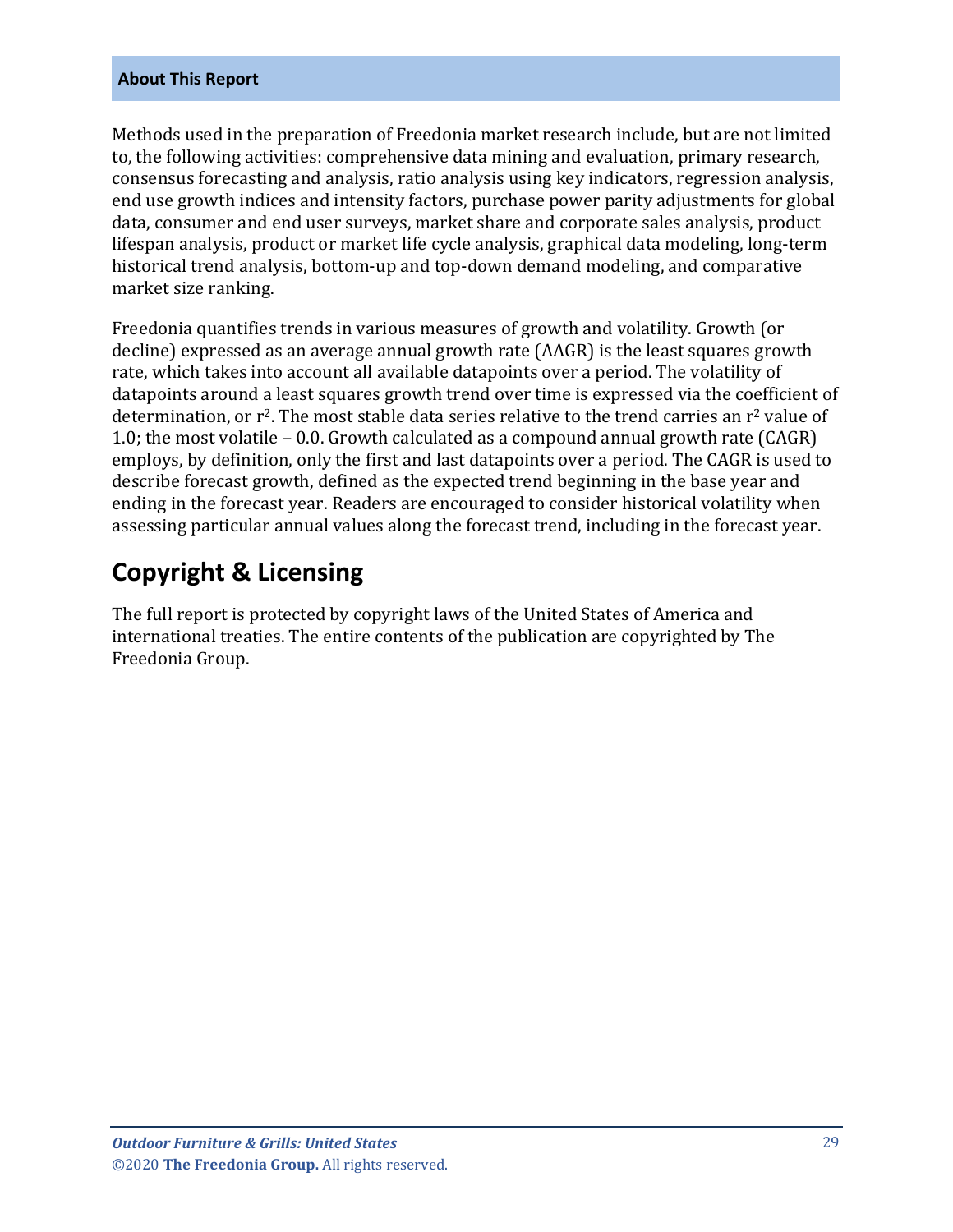#### <span id="page-6-0"></span>**Resources**

#### **The Freedonia Group**

 *[Outdoor Furniture & Grills](http://www.freedoniagroup.com/DocumentDetails.aspx?ReferrerId=FL-FOCUS&studyid=3811)* **[Freedonia Industry Studies](http://www.freedoniagroup.com/Home.aspx?ReferrerId=FL-Focus)** *[Decorative Tile](https://www.freedoniagroup.com/DocumentDetails.aspx?ReferrerId=FL-FOCUS&StudyId=3697) [General Purpose LEDs & Other High-Efficiency Lighting Products in the US](https://www.freedoniagroup.com/DocumentDetails.aspx?ReferrerId=FL-FOCUS&StudyId=3611) [General Purpose Lighting Fixtures in the US](https://www.freedoniagroup.com/DocumentDetails.aspx?ReferrerId=FL-FOCUS&StudyId=3637) [Global Pools & Spas](https://www.freedoniagroup.com/DocumentDetails.aspx?ReferrerId=FL-FOCUS&StudyId=3778) [Global Power Lawn & Garden Equipment](https://www.freedoniagroup.com/DocumentDetails.aspx?ReferrerId=FL-FOCUS&StudyId=3747) [Green \(Vegetative\) Roofing](https://www.freedoniagroup.com/DocumentDetails.aspx?ReferrerId=FL-FOCUS&StudyId=3679) [Hardscaping Products](https://www.freedoniagroup.com/DocumentDetails.aspx?ReferrerId=FL-FOCUS&StudyId=3795) [Home & Garden Pesticides](https://www.freedoniagroup.com/DocumentDetails.aspx?ReferrerId=FL-FOCUS&StudyId=3700) [Landscaping Products](https://www.freedoniagroup.com/DocumentDetails.aspx?ReferrerId=FL-FOCUS&StudyId=3738) [Lawn & Garden Consumables](https://www.freedoniagroup.com/DocumentDetails.aspx?ReferrerId=FL-FOCUS&StudyId=3755) [Lawn & Garden Consumables: Consumer Insights](https://www.freedoniagroup.com/DocumentDetails.aspx?ReferrerId=FL-FOCUS&StudyId=3661) [Lawn & Garden Hand Tools & Wheeled Implements in the US](https://www.freedoniagroup.com/DocumentDetails.aspx?ReferrerId=FL-FOCUS&StudyId=3581) [Lawn & Garden Robots](https://www.freedoniagroup.com/DocumentDetails.aspx?ReferrerId=FL-FOCUS&StudyId=3695) [Lawn & Garden Watering Products](https://www.freedoniagroup.com/DocumentDetails.aspx?ReferrerId=FL-FOCUS&StudyId=3757) [Live Goods: Plants, Trees, & Shrubbery](https://www.freedoniagroup.com/DocumentDetails.aspx?ReferrerId=FL-FOCUS&StudyId=3721) [Outdoor Kitchen Equipment Market in the US](https://www.freedoniagroup.com/DocumentDetails.aspx?ReferrerId=FL-FOCUS&StudyId=3635) [Outdoor Living Products 2020](https://www.freedoniagroup.com/DocumentDetails.aspx?ReferrerId=FL-FOCUS&StudyId=3793) [Power Lawn & Garden Equipment](https://www.freedoniagroup.com/DocumentDetails.aspx?ReferrerId=FL-FOCUS&StudyId=3674) [Smart Lighting in the US](https://www.freedoniagroup.com/DocumentDetails.aspx?ReferrerId=FL-FOCUS&StudyId=3655)* **[Freedonia Focus Reports](https://www.freedoniafocusreports.com/redirect.asp?progid=89534&url=/)**  *[Household Furniture: United States](https://www.freedoniafocusreports.com/Household-Furniture-United-States-FF20010/?progid=89534) [Landscaping Services: United States](https://www.freedoniafocusreports.com/Landscaping-Services-United-States-FF95053/?progid=89534)* **[Freedonia Custom Research](http://www.freedoniagroup.com/CustomResearch.aspx?ReferrerId=FL-Focus)**

#### **Trade Publications**

*Casual Living Furniture Today Furniture World Hardware Retailing Hearth & Home Home Furnishings News*